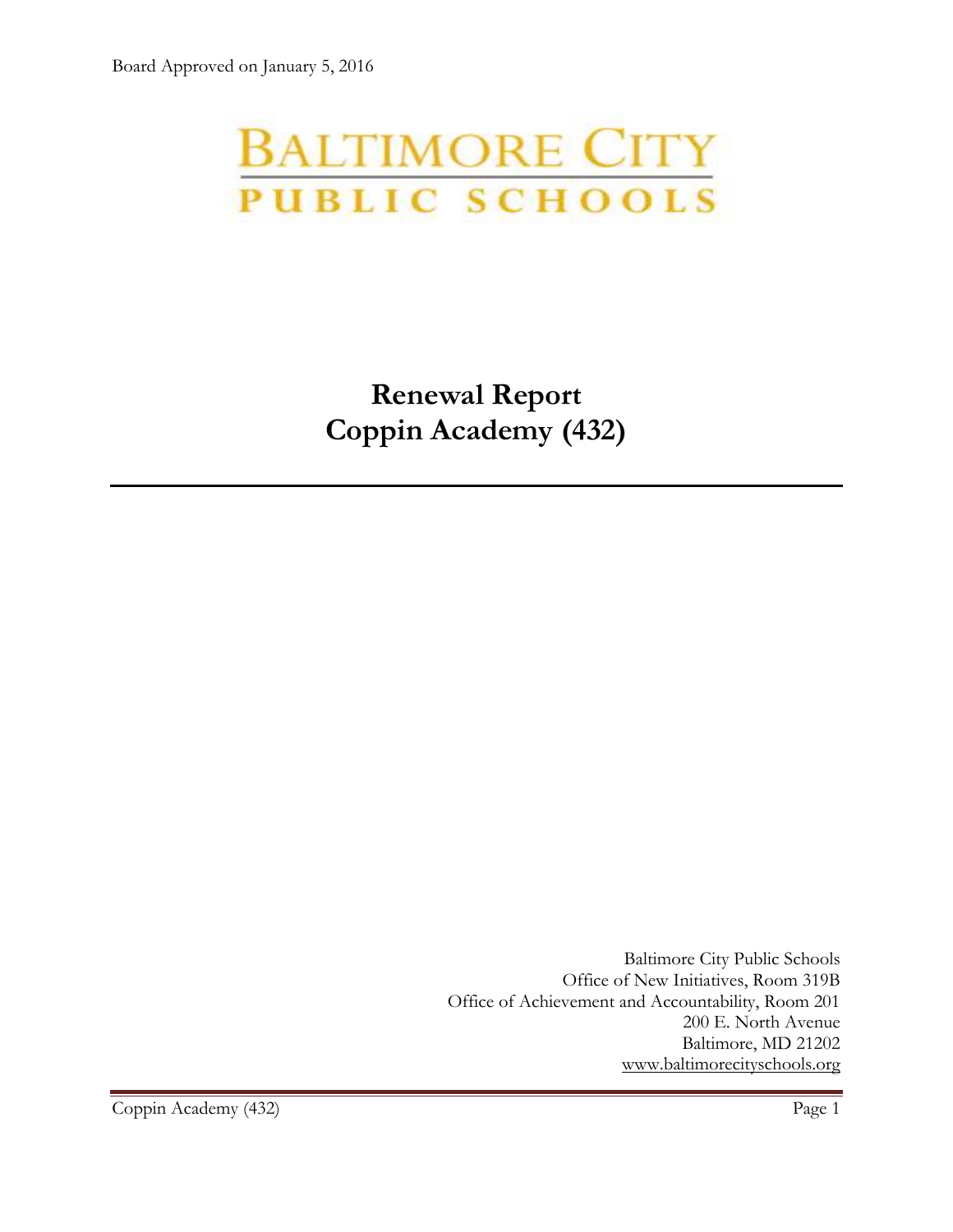#### **REPORT INTRODUCTION**

#### **Purpose of the Report**

The renewal report is a summary of findings and a resulting recommendation regarding renewal of the charter or contract for an operator-run school. To inform this recommendation, Baltimore City Public Schools collects and analyzes documentation including the School Effectiveness Review (SER) performed on site at each school and the school's renewal application, along with an evaluation of the school's performance based on the Renewal Rubric and consideration of all other relevant information.

City Schools' renewal process reflects the district's priorities and best practices from school systems nationwide. The criteria are also based on state law (§ 9-101, *et seq*., MD. CODE ANN., EDUC.) and Baltimore City Board of School Commissioners' policy IHB and associated administrative regulations (IHB-RA and JFA-RA). The Board's renewal policy requires that schools up for renewal be evaluated on multiple measures including, but not limited to, the following:

- **student achievement** (constituting at least 50 percent of the renewal score and including measures such as school-wide performance on state assessments, student growth or "valueadded" measures, unique indicators, and a school's fidelity to its charter);
- **school climate** (student attendance, suspensions, enrollment, graduation and dropout rates, school choice data, and school survey results from parents, teachers, and students);
- **financial management and governance** (annual audits, school budget submissions, grants management, and relevant documentation provided by the school's board); and
- **effective management** (academic programming for special student populations and school compliance with laws, rules, policies, and regulations).

The renewal process is a component of City Schools' annual review of its school portfolio, designed to ensure that students and families across the district have access to school options that meet their interests and needs. In 2011, City Schools formed the Renewal Stakeholders Working Group (composed of school operators from a range of school types, Supporting Public Schools of Choice, and the Maryland Charter School Network) to develop a methodology for evaluating the performance of operator-run schools. The result: a fair, transparent, and rigorous renewal framework that reflects schools' unique nature and innovative contributions to student achievement, used for the first time in the 2012-13 school year.

At the conclusion of each year's renewal cycle, staff engages key stakeholders in a review of the process to identify areas for improvement that could be addressed while still maintaining a level of predictability for schools up for renewal in the following year. The most recent round of process review considered the complication of the transition from the Maryland School Assessment (MSA) to the Partnership for the Assessment of Readiness for College and Careers (PARCC) assessment and the implications for renewal, given that, to date, a significant portion of the renewal decision has been based on MSA data. Changes made to the framework as a result of this most recent review include the following: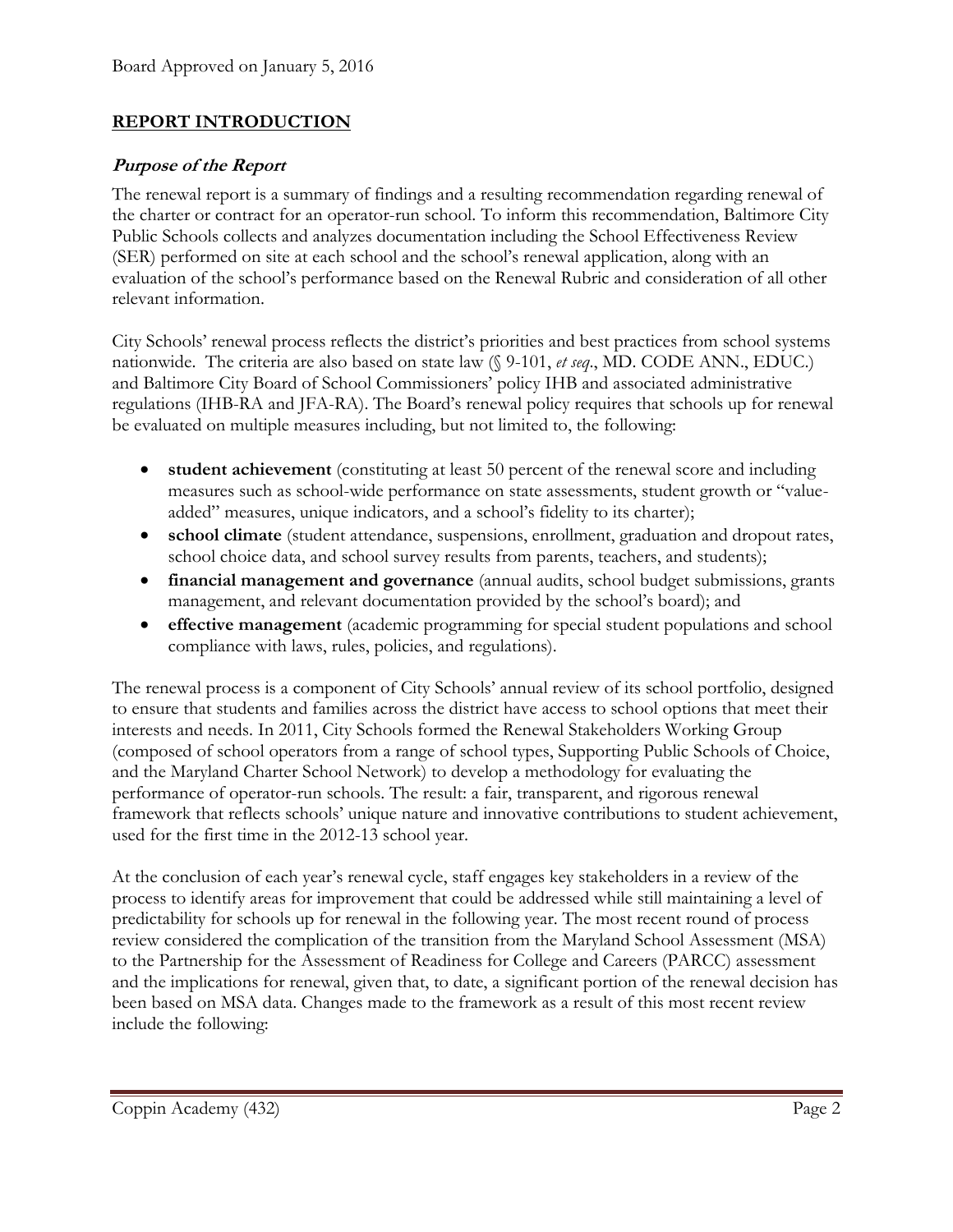- Highly Effective Instruction (from the SER) moved to the academic section to decrease weight of MSA (temporary change for the 2014-15 and 2015-16 school years);
- 2013 MSA data used, but with reduced weights for absolute, growth, and trend (temporary change for the 2014-15 and 2015-16 school years);
- Northwest Evaluation Association (NWEA) allowed as alternative for absolute, trend, and growth measures (previously was allowed as alternative for growth only; temporary change for the 2014-15 and 2015-16 school years); and
- audit submission and state/federal grant management collapsed into the Operator Capacity measure.

#### **The Process**

The review process has the following components:

- Renewal Rubric (includes data from standardized assessments, school surveys, and the 5 Essentials Survey)
- Application for renewal
- Data tables prepared by City Schools
- School Effectiveness Review

The New and Charter School Advisory Board, a cross-representational group made up of members representing foundations, nonprofit organizations, school choice advocates, school operators, and district representatives, reviews each of these components and makes recommendations to City Schools' CEO on whether schools should be renewed. The CEO's renewal recommendations are then voted on by the Baltimore City Board of School Commissioners. According to Board policy, City Schools may determine that a public charter school is eligible for a five-year contract term, three-year contract term, or nonrenewal.

| <b>Actions</b>                                                                                             | Timeline                   |  |
|------------------------------------------------------------------------------------------------------------|----------------------------|--|
| Schools submit renewal applications                                                                        | September 3, 2015          |  |
| New and Charter School Advisory Board reviews renewal<br>applications and makes recommendations to the CEO | September to October, 2015 |  |
| District presents recommendations to Board at public meeting                                               | November $10, 2015$        |  |
| Board conducts public work session for operators                                                           | November 18, 2015          |  |
| Board votes on renewal recommendations                                                                     | January 5, 2016            |  |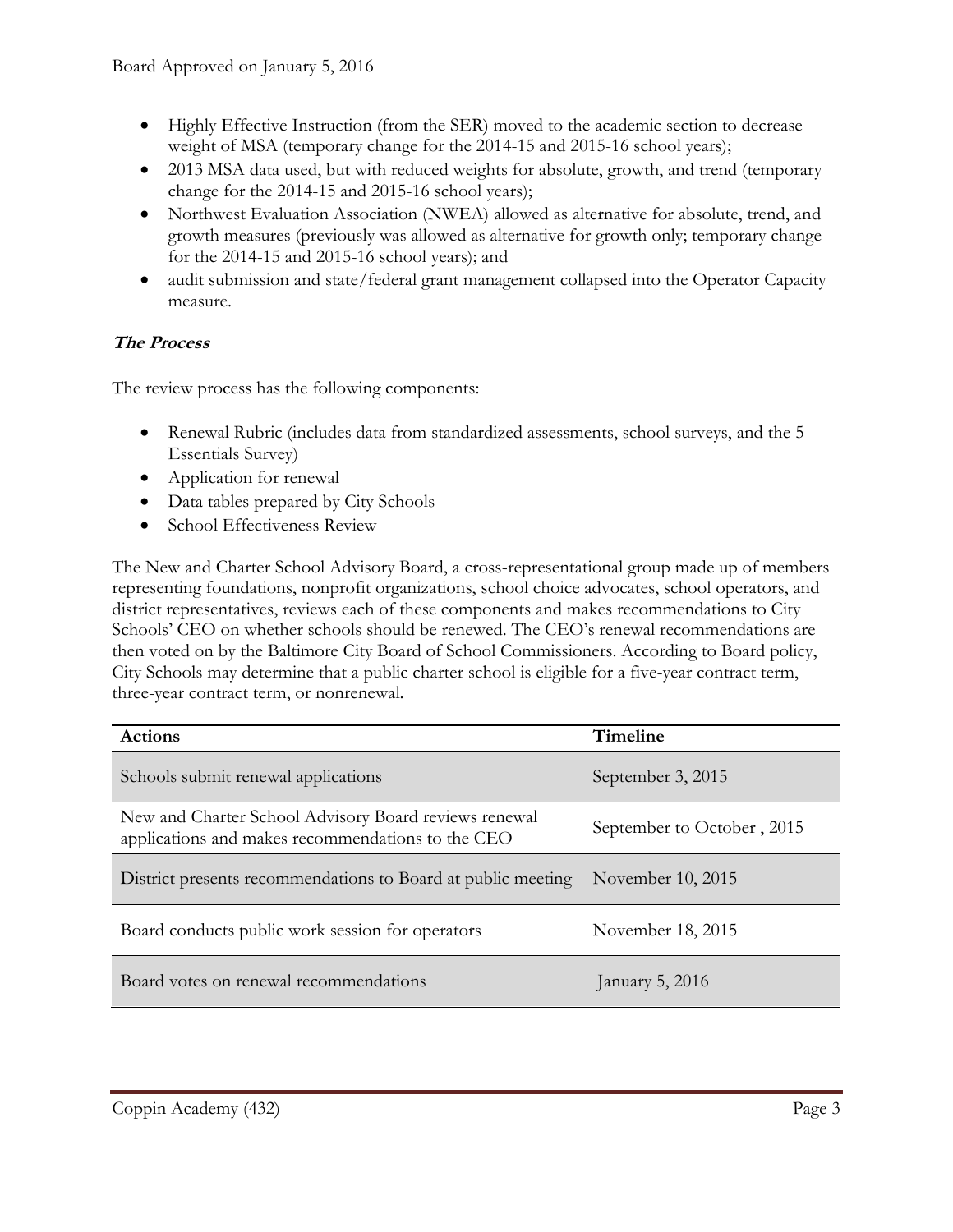## *Coppin Academy #432*

*Operator*: Coppin State University *Configuration*: High School (serves grades 9-12) *Type*: Charter *Enrollment*: 339 (as of September 30, 2015)

#### **Recommendation***:*

Five-year renewal

#### **Renewal summary**

| Category                                                                              | Finding          |
|---------------------------------------------------------------------------------------|------------------|
| Is the school an academic success? (min. 50% weight)                                  | <b>Effective</b> |
| Does the school have a strong school climate?                                         | Effective        |
| Has the school followed sufficient governance management and<br>governance practices? | Effective        |
| Has the school followed sufficient financial management and<br>practices?*            | <b>Effective</b> |

\* Financial management considers a review of the operator's audits over the contract term. "Effective" is the highest rating available.

#### **Discussion**

On January 5, 2016, the Baltimore City Board of School Commissioners approved the recommendation that the contract with Coppin State University to operate Coppin Academy be renewed for five years (July 1, 2016 - June 30, 2021).

The school was rated effective in each category: academics, climate, financial management, and governance.

The school was rated effective for its absolute performance on the 2015 Algebra HSA (placing in the 70th percentile, with 61 percent of students passing the assessment) and effective for its absolute performance on the 2015 English HSA (placing in the 78th percentile, with 68 percent of students passing the assessment). The school was rated effective in college and career readiness, which considers participation and success in career and college indicators (e.g., SAT, Advanced Placement, and Career and Technology Education) and enrollment in college. The school was rated effective in the area of highly effective instruction based on the School Effectiveness Review (SER), which considers how teachers plan and deliver instruction, adjust instruction based on data, and create a positive classroom environment, and how school leaders support the instructional program at the school. Finally, the school was rated highly effective in talented people based on the SER, which considers how the school creates and implements systems to select, develop, and retain effective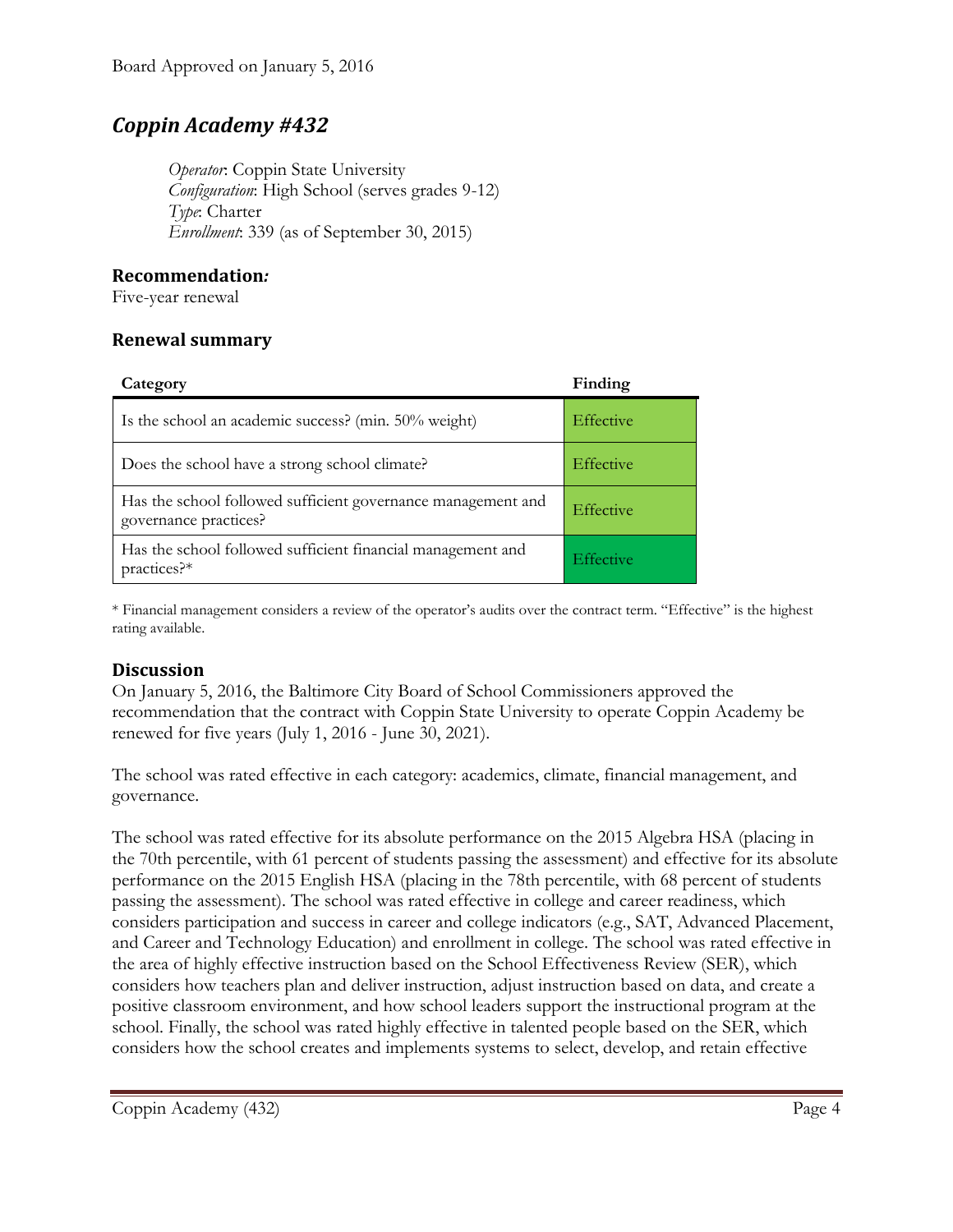teachers and creates and implements systems to evaluate teachers and staff against individual and schoolwide goals.

### **Findings (high school rubric)**

| Category 1, Academics: Is the school an academic success? |  |  |
|-----------------------------------------------------------|--|--|
|                                                           |  |  |

| <b>Renewal Metric</b>                                     |                                                                                                                                                                                                                                                                                                                                                                                                                                                                                                                                                                                   | Rating                  |
|-----------------------------------------------------------|-----------------------------------------------------------------------------------------------------------------------------------------------------------------------------------------------------------------------------------------------------------------------------------------------------------------------------------------------------------------------------------------------------------------------------------------------------------------------------------------------------------------------------------------------------------------------------------|-------------------------|
| 1.1 Absolute Student<br>Achievement                       | Percent of students passing HSA English<br>(grade 12 cumulative)                                                                                                                                                                                                                                                                                                                                                                                                                                                                                                                  | Effective               |
|                                                           | Percent of students passing HSA Algebra<br>(grade 12 cumulative)                                                                                                                                                                                                                                                                                                                                                                                                                                                                                                                  | Effective               |
| 1.2 Student Achievement<br>Trend                          | Change in percent of students passing HSA<br>English (grade 12 cumulative)                                                                                                                                                                                                                                                                                                                                                                                                                                                                                                        | <b>Not Effective</b>    |
|                                                           | Change in percent of students passing HSA<br>Algebra (grade 12 cumulative)                                                                                                                                                                                                                                                                                                                                                                                                                                                                                                        | <b>Not Effective</b>    |
| 1.3 College and Career<br>Readiness                       | Participation, success, and college enrollment                                                                                                                                                                                                                                                                                                                                                                                                                                                                                                                                    | Effective               |
| 1.4 SER, Highly Effective<br>Instruction                  | SER score in this category                                                                                                                                                                                                                                                                                                                                                                                                                                                                                                                                                        | Effective               |
| 1.5 Fidelity to<br>Charter/Application<br>Overall         | The extent to which the school has fully<br>implemented the mission expressed in its<br>charter application and this mission is clear to<br>all stakeholders; the extent to which the<br>school has delivered high-quality<br>programming for all student subgroups; the<br>extent to which the school gathers data to<br>assess its efficacy and has effectively<br>addressed any challenges evident in the data,<br>particularly in the areas of subgroup<br>performance, enrollment, student attendance,<br>dropout rates, attrition, and student choice<br>data/school demand | Effective               |
| 1.6 Student Graduation<br>Rate, Cohort Graduation<br>Rate | 4-year cohort graduation, percent of students<br>who graduated in the cohort with a regular<br>Maryland high school diploma                                                                                                                                                                                                                                                                                                                                                                                                                                                       | <b>Highly Effective</b> |
|                                                           | <b>Overall rating for Category 1, Academics</b>                                                                                                                                                                                                                                                                                                                                                                                                                                                                                                                                   | <b>Effective</b>        |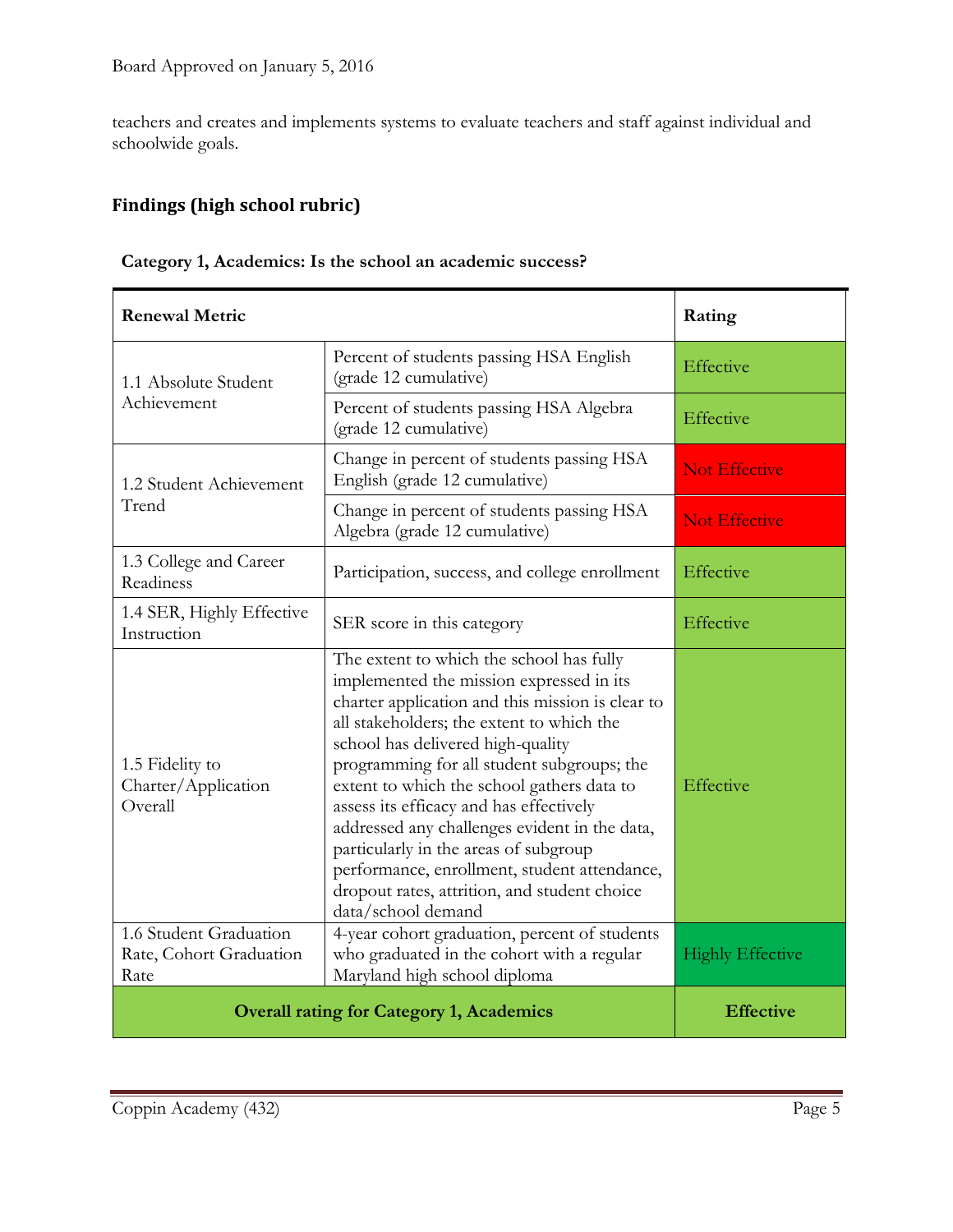| <b>Renewal Metric</b>                                          |                                                                                                                                                                                                                                                                                                                                                                                                                                                                                                           | Rating                  |
|----------------------------------------------------------------|-----------------------------------------------------------------------------------------------------------------------------------------------------------------------------------------------------------------------------------------------------------------------------------------------------------------------------------------------------------------------------------------------------------------------------------------------------------------------------------------------------------|-------------------------|
| 2.1 SER, Talented People                                       | SER score in this category                                                                                                                                                                                                                                                                                                                                                                                                                                                                                | <b>Highly Effective</b> |
| 2.2 SER, Vision and<br>Engagement                              | SER score in this category                                                                                                                                                                                                                                                                                                                                                                                                                                                                                | Developing              |
| 2.3 Parent, Teacher, and                                       | 5 Essentials Survey rating, teachers and<br>secondary students                                                                                                                                                                                                                                                                                                                                                                                                                                            | <b>Not Effective</b>    |
| <b>Student Satisfaction</b>                                    | School survey rating, parents                                                                                                                                                                                                                                                                                                                                                                                                                                                                             | <b>Not Effective</b>    |
| 2.4 Cohort Retention                                           | School's cohort retention two years after<br>entry                                                                                                                                                                                                                                                                                                                                                                                                                                                        | Developing              |
| 2.5 Student Attendance,<br>Chronic Absence                     | The extent to which the school has<br>implemented effective strategies that have<br>kept student attendance high and chronic<br>absence low over the course of the contract                                                                                                                                                                                                                                                                                                                               | Developing              |
| 2.6 Suspensions                                                | The extent to which the school has<br>implemented effective strategies that have<br>kept suspensions low over the course of the<br>contract                                                                                                                                                                                                                                                                                                                                                               | Effective               |
| 2.7 Effective<br>Programming for Students<br>with Disabilities | The extent to which the school has<br>demonstrated a strong trajectory of growth, is<br>aware of its data and responsibilities to<br>students with disabilities, does not have any<br>gaps or has decreased gaps in the data as they<br>relate to performance and climate metrics for<br>students with disabilities over time, and has<br>effectively and consistently implemented<br>processes, interventions, and strategies to<br>support positive student outcomes over the<br>course of the contract | <b>Not Effective</b>    |
|                                                                | <b>Overall rating for Category 2, Climate</b>                                                                                                                                                                                                                                                                                                                                                                                                                                                             | <b>Effective</b>        |

#### **Category 2, Climate: Does the school have a strong climate?**

**Category 3, Finance and Governance: Has the school followed sufficient financial management and governance practices?**

| <b>Renewal Metric</b><br>Rating |  |
|---------------------------------|--|
|---------------------------------|--|